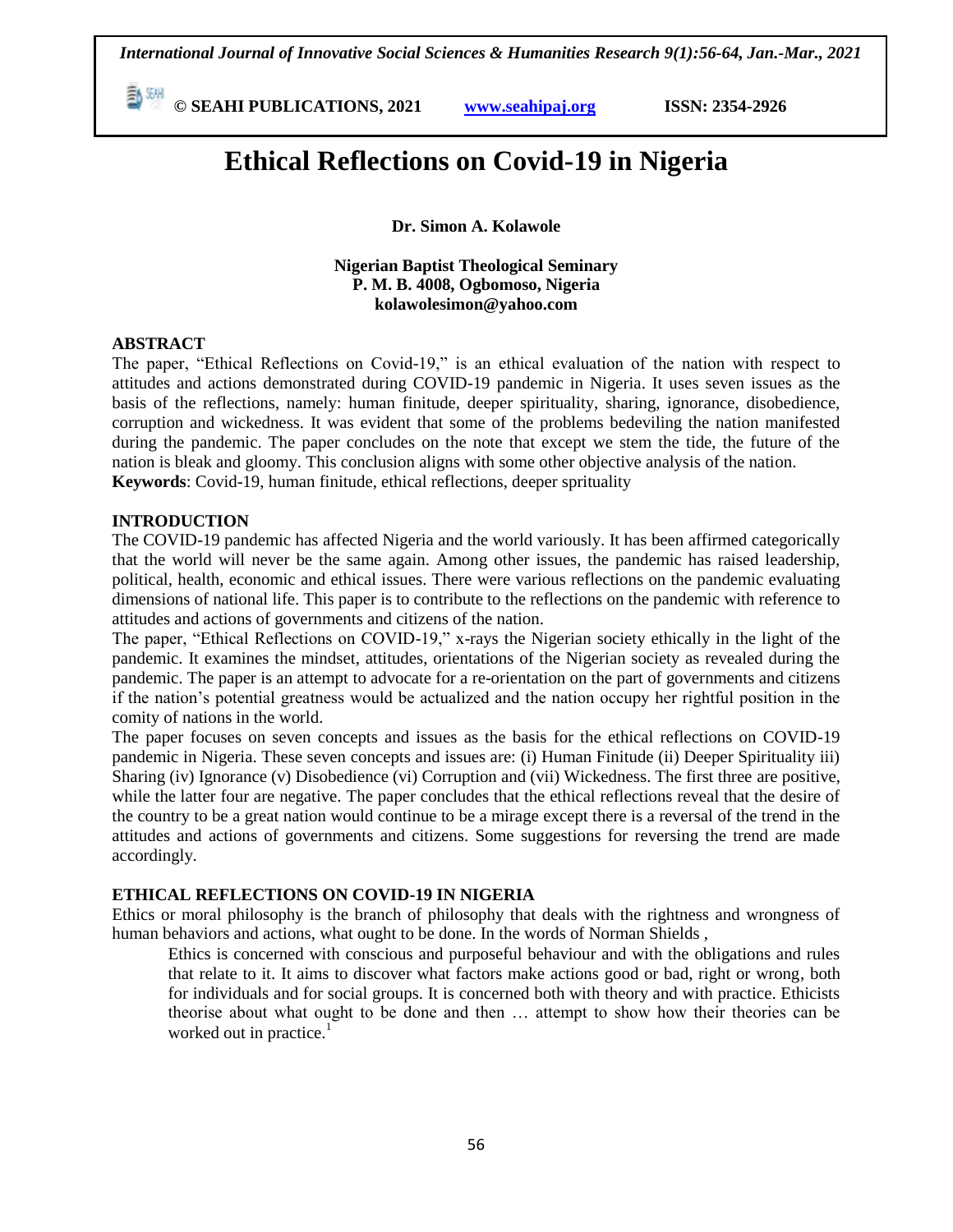In a related meaning, Wayne G. Boulton, Thomas D. Kennedy and Allen Verhey opine on morality thus: "Morality has to do with our character and our behavior towards ourselves and others. A good person cares a great deal about whether she (or he) is the sort of person it is good to be.<sup>"2</sup>

A further reflection on law with reference to ethics is apposite at this juncture. According to Shields: "Human beings need a framework of law to control their behavior and to enable them to live together in an orderly fashion that gives them happiness and justice. Part of the framework includes provision for punishment of those who cause injury, loss or damage to other individuals or to the society itself."<sup>3</sup>

Writing in the context of the Church, Jerry White asserts: "Ethics to the government is law. Ethics to the philosopher is a concept. Ethics to religion is morality. But ethics to God is obedience. We must remember that every ethical decision is ultimately a decision of the will. We must know what is right and do what we know is right."<sup>4</sup> Emphasizing personal responsibility in ethics, White affirms: "We are totally responsible for our own actions, not only before God, but in every court of law. When we compromise our ethics we can only blame ourselves."<sup>5</sup>

Summarily, it is the responsibility of governments to make laws for the guidance and safety of the citizens, to have an environment of peace and justice and to create an orderly society. Consequently, it behooves citizens to obey the laws to maintain order in the society and to enhance the growth and development of the nation. A society without laws is an invitation to anarchy

The above discussion underscores the fact that ethics is a very significant dimension of life and society, and that it is a crucial factor to evaluate an individual or society. Implicitly, the extent to which people in a given society confirm to ethical principles is a major parameter for their progress and advancement, in short, their greatness as a society. It is against the above background that the paper now engages in ethnical reflections on COVID-19 in Nigeria.

#### **1. Human Finitude**

COVID-19 brought the concept of human finitude to the fore powerfully. Nigerians, like millions of others across the world, were reminded of human limitation, even powerlessness, in the face of Corona virus pandemic. For months, the virus ravaged nations and its ravaging spread could not be arrested. Also, within weeks the casualties have reached thousands though the death rate was low in Nigeria comparatively. Consequently, fear, confusion and panic gripped millions of people across the world, characteristic of a pandemic. "The unpredictable nature of a pandemic means that … it tends to induce panic. Tellingly, the letters spelling "panic" form the beginning and end of the word pandemic."<sup>6</sup> Human beings take pride in being in control of events, but the pandemic shattered this pride while it lasted. In Italy, for example, people threw money on the streets to reflect a sense of frustration and limitation.

## **2. Deeper Spirituality**

Positively, the awareness of human finitude that COVID-19 pandemic brought resulted in a corresponding dependence on God. Generally, the pandemic promoted a deeper spirituality among church members and other citizens. Aided by the lockdown, individuals spent more time especially in prayers interceding for family members, those affected with the virus, front- liners and governments. Similarly, many leaders requested for prayers recognizing God"s power to stop the scourge and heal the nation. For instance, denominations like the Nigerian Baptist Convention (NBC) and the umbrella Christian body, Christian Association of Nigeria (CAN) called for prayers and fasting repeatedly during the lockdown. In a similar vein, Olasunkanmi Akoni reported that the Legacy Initiative International (LII) "galvanized traditional and religious leaders to hold a national day of prayer on April 6 against the coronavirus pandemic in the county."<sup>7</sup>

Unarguably, the call for prayers to overcome COVID-19 pandemic is a recognition of seeking divine assistance. Luminous Jannamike reported Kaigama's comments in this regard thus: "In lamenting the hardship faced by countries in the fight against coronavirus, the Metropolitan Catholic Archbishop of Abuja, Most Revd. Ignatious Kaigama, said the pandemic has brought humanity to its knees such that people now see each other as helpless without God."<sup>8</sup> It is instructive to note that the sense of dependence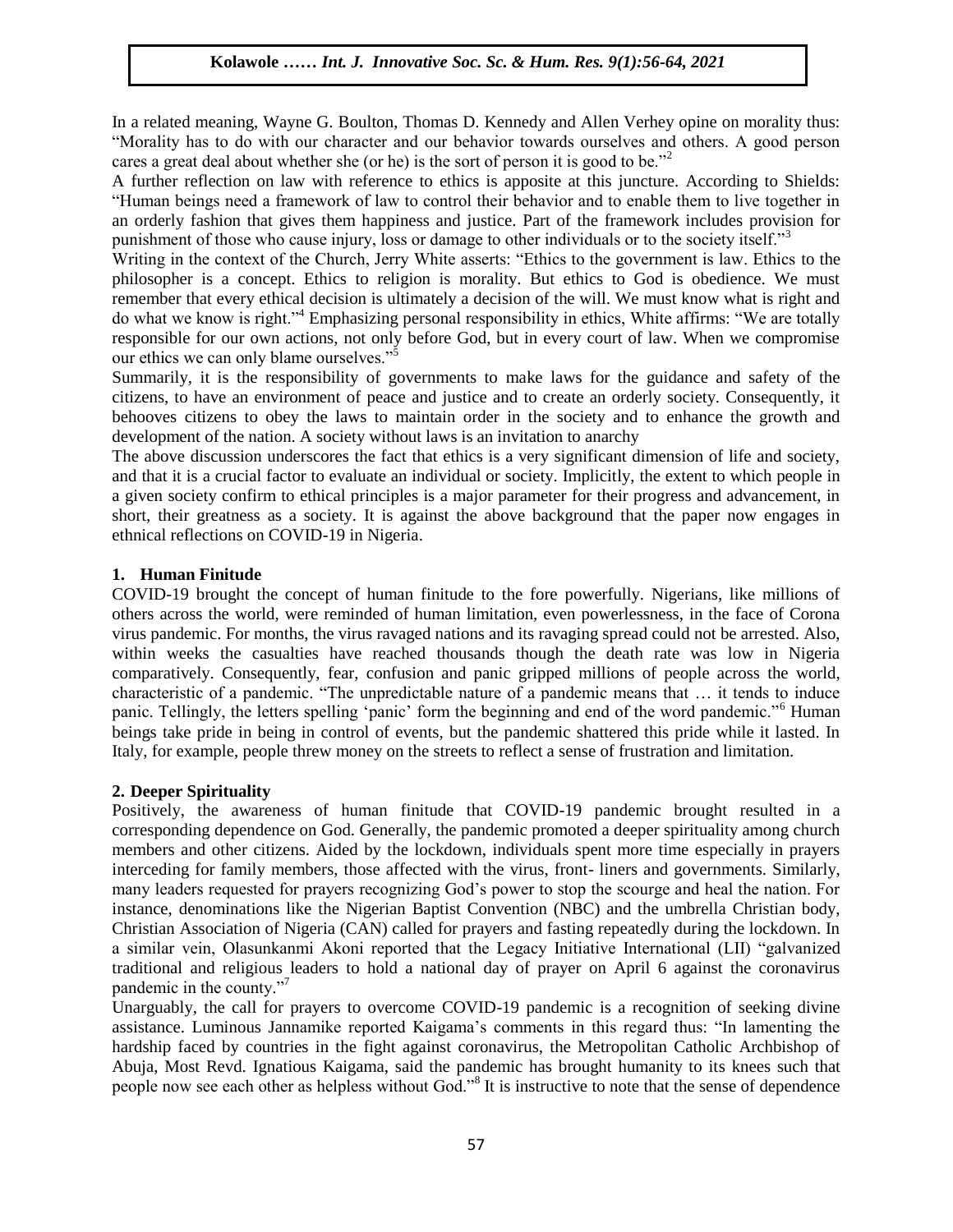on God is what should normally be the relationship between God and His creatures. In other words, God created humans so that they can depend on Him.

Allied with the above, messages of encouragement, repentance and spiritual reawakening were preached variously during the lockdown. Consequently, many individuals used the season for self-examination and spiritual revitalization thus enhancing deeper personal relationships with God. In a similar vein, the period also promoted better personal relationship with especially family members. Men and women who were not used to being at home had months of staying together. The deepening of family relationship and the promotion of family health which the togetherness promoted cannot be quantified. The writer"s family is an example of the above advantage. In view of the fact that he was on sabbatical leave at Baptist Theological Seminary, Kaduna, the lockdown made him stay for over three months in Ogbomoso. Similarly our son, who works in Lagos, and two other children schooling were at home during the lockdown. The family activities carried out during the lockdown deepened the family relationship and promoted the family health significantly. Indeed, the season is one of the best in the history of the family. Furthermore, due to the lockdown, vices like prostitution, drinking, armed robbery, and so on reduced as people were forced to remain in their homes. One hopes that some people would eventually rediscover themselves seeing the dangers of the vices anew and/or recognizing that they can overcome the various vices. The rediscovery would thus make such individuals better citizens and enhance their positive contributions to the society thereby promoting the greatness of the nation.

## **3. Sharing**

In view of the hunger and difficulty brought upon thousands of people by the lockdown, individuals, churches and other organizations shared with relatives and neighbors, members of churches and other people in the society. Individuals assisted their family members, relatives and others financially and materially. Again, even when the writer"s finances ran low, he had to help family members and others during the lockdown.

In a similar vein, churches reached out to some members and non-members during the period. In addition, church organizations even donated to governments. For instance, Foursquare Gospel Church and the Nigerian Baptist Convention donated foodstuffs and other relief materials to the Lagos State Government. Similarly, several Redeemed Christian Church of God parishes donated foodstuffs to their members and other people in the neighborhoods. Pastor E.A. Adeboye, the General Overseer of the Redeemed Christian Church of God, donated N20m to Osun State. The Nigerian Baptist Convention also donated to Osun State.

These were apart from big donors, philanthropists and corporate organizations who/which gave millions, even billions, of naira to the Federal Government, though the government did not show evidences of the proper utilization of the money received towards its proper end. For instance, Sola Ogundipe reported that, "Nigeria"s foremost Development Finance Institution, the Bank of Industry (BOI), has joined other corporates and philanthropists in supporting the fight against COVID-19 pandemic in Nigeria through the donation of N700m in relief funding."<sup>9</sup> Similarly, Dapo Akinrefon reported that Chief Olabode George "donated N160m as a direct aid to the needy in Lagos State to cushion the harsh effects of the restriction order by the Federal Government to halt the spread of Coronavirus."<sup>10</sup>

With reference especially to the big donations, the writer recalled that at a point during the lockdown, he opined that if the nation"s rich people continued with the attitude some of them demonstrated during the pandemic, it would not be too long before the nation is fixed, even though he is aware of some other forces and factors militating against the fixing of the nation. It is a natural human tendency, however, for human beings to respond during an emergency and not to make the response a habit, especially when they do not see enough evidences that the responses are utilized for the causes to which they are directed.

As Nigerians manifested positive attitudes during COVID-19 pandemic as reflected above, they also manifested negative attitudes and actions and these shall be the focus of this section of the paper.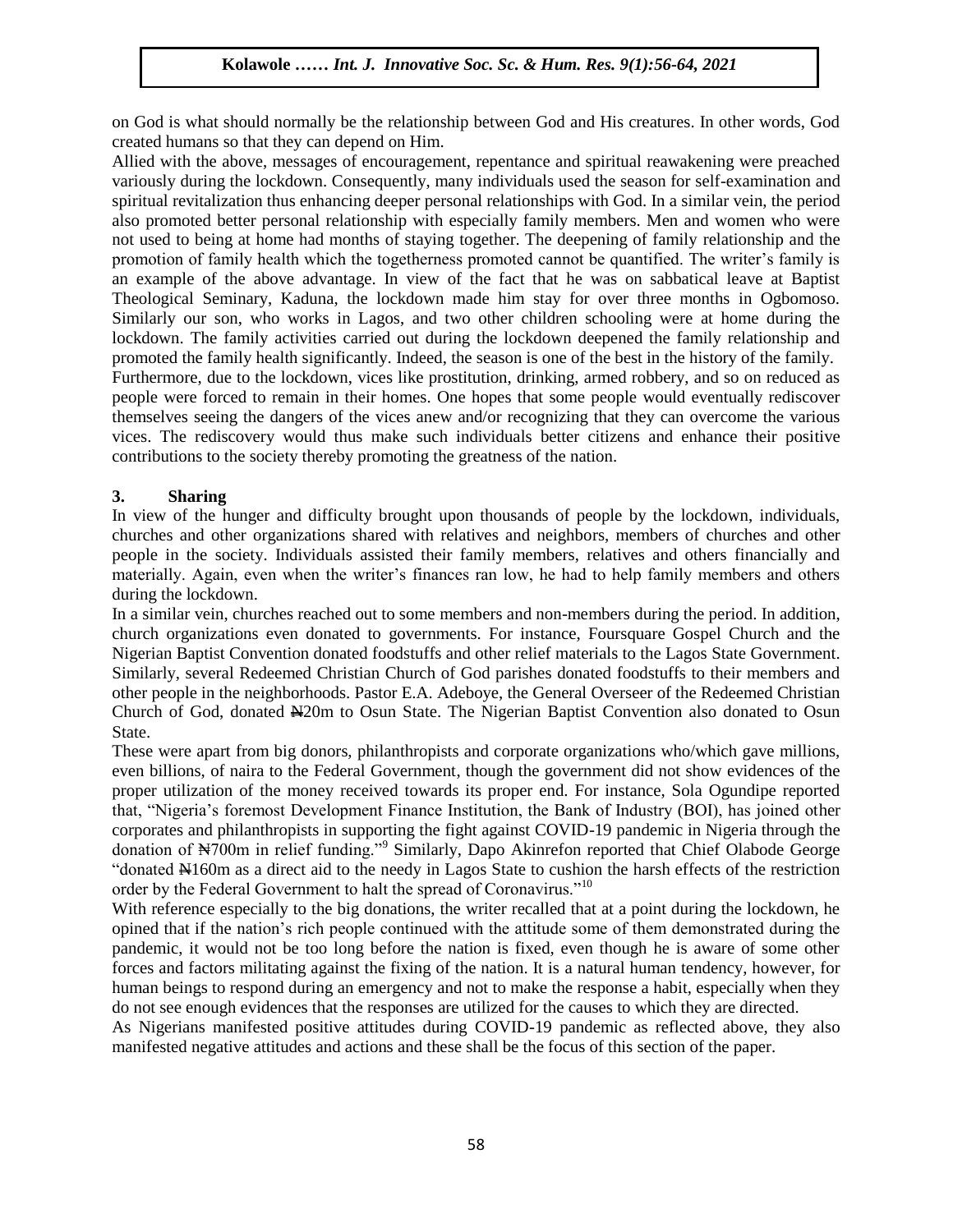#### **4. Ignorance**

Ignorance was manifested variously during COVID-19 pandemic lockdown. The ignorance ranged from the disbelief in the reality of the pandemic by some Nigerians, especially initially, even when individuals were infected and few died, to the refusal to go for testing and/or treatment after some were infected. Some individuals also reportedly escaped from isolation centers. In addition, some who traveled from abroad did not isolate themselves immediately, and even intentionally had contacts and meetings with other people thus putting those people at risk. Also, there were reported cases of people not infected with the virus who took overdose of chloroquine, just because chloroquine is a cure for the virus and subsequently became sick. Some drank sanitizer and some others drank dry gin (ogogoro) in excess since it was said to have some preventive measure against the virus. Furthermore, many people disregarded the wearing of facemasks, maintaining social distancing and some of the hygienic processes.

For instance, Omeiza Ajayi reported the Federal Capital Territory Minister's anger at certain individuals who refused to be isolated thus:

Enraged by reports that some high-profile individuals in the nation"s capital, Abuja, who tested positive for COVID-19, have rejected their evacuation to isolation centers and instead opted for treatment in their homes, Minister of the Federal Capital Territory (FCT), Mallam Muhammad Musa Bello, has vowed to invoke all relevant laws to force such recalcitrant people to the centers. $^{11}$ 

The report is more surprising because of its context where people are supposed to know better. It was Francis Bacon who said, "Knowledge is power." Conversely, ignorance is weakness and a problem that has negative impacts on a society. The manifestation of ignorance as reflected above is an index of the nation"s level of development. Ignorance can lead to waste of resources as well as death. In the context of the nation, it causes setback in the achievements of goals and affects development negatively. Ignorance makes people to remain in bondage which in turn makes them preys to quacks, charlatans and mischievous people.

## **5. Disobedience**

Following ignorance in the negative attitudes and actions is disobedience. In many places people flouted the lockdown order, especially in relation to traveling. Unfortunately, the flouting of the order was aided by security officials whose greed and selfish interest super-ceded their call to duty and national interest. While it is understandable that at certain points, the lockdown became unbearable due to hunger and related difficulties, it must be noted that the disobedience started from the very beginning of the lockdown in some quarters. The Newspapers contain many cases of flouting of the restriction of movement order both within various towns and cities, and across states. For instance, Egufe Yafugborhi reported that the Rivers State government arrested 22 traders who entered the state in breach of the state"s border closure order to check Coronavirus. "They were arrested in three different clusters, including a set caught hidden in a sealed container being transported into the. state $"^{12}$ 

Similarly, Anayo Okoli reported the interception of over 30 vehicles at Nsukka thus:

Over 30 vehicles loaded with passengers coming from the northern part of the country were intercepted by soldiers manning an army checkpoint in Nuskka, Enugu State, as they were trying to pass through the state to other states in the southern part of the country. Some of the passengers in the intercepted vehicles covered themselves with bags of food items in disguise as the consignments are among items permitted to the states as essential commodities.<sup>13</sup>

In a related episode, Therese Nanlong reported the Plateau State Governor, Simon Lalong"s disclosure that, "I, 607 persons who violated the lockdown order imposed in the state had been tried and convicted."<sup>14</sup> Also in Lagos, Deji Lambo reported thus: "The Lagos State Police Command says it has arrested and charged 620 persons, including 39 strippers and revelers at a nightclub, for violating the lockdown directive to curb the spread of the coronavirus disease in the state.<sup>15</sup>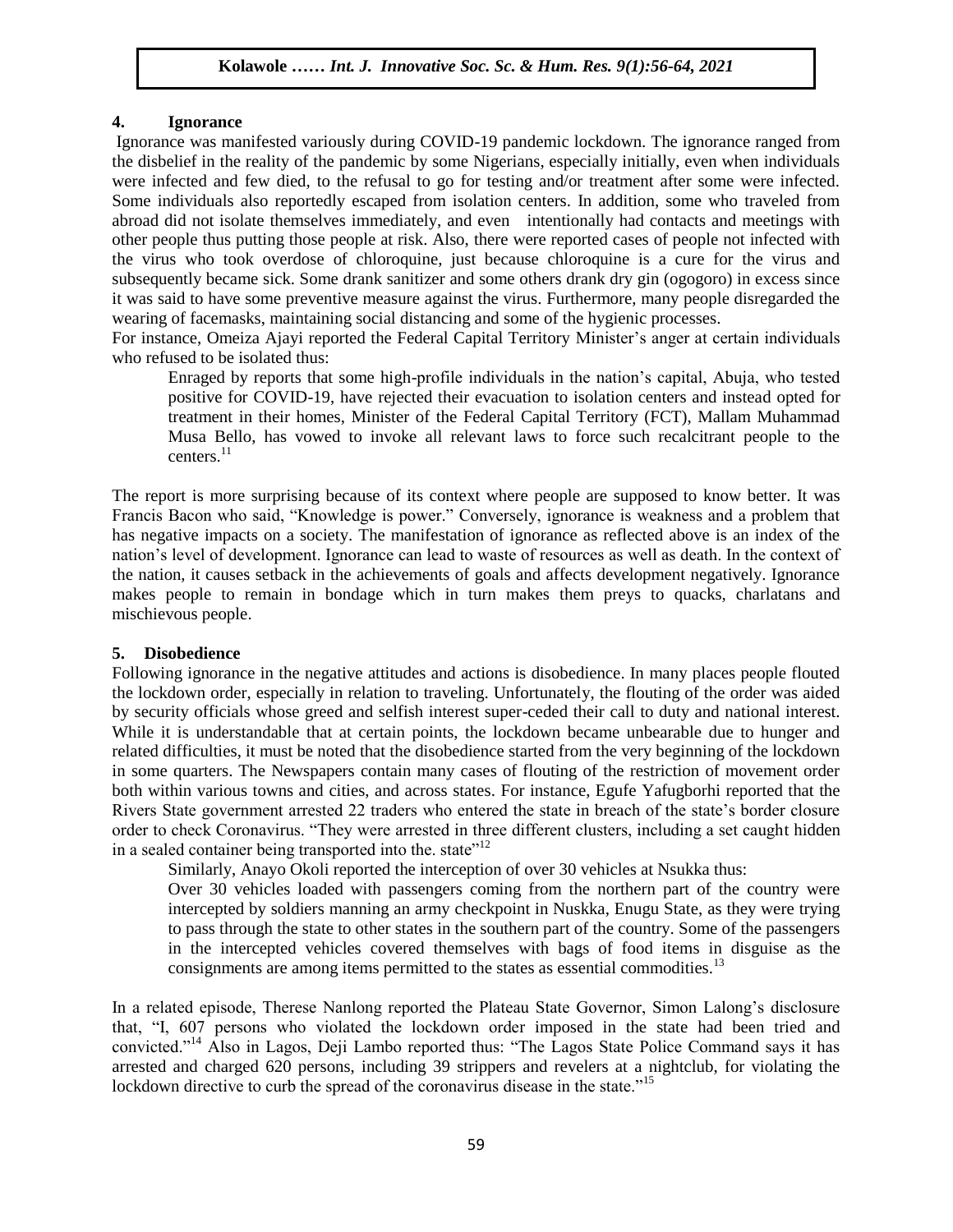Even some churches were also guilty of flouting the lockdown order according to News reports covering Lagos, Ekiti, Osun and Ogun States thus:

There were diverse levels of compliance with the order across Nigeria. In Lagos, there were partial compliance as some churches complied, while others defied the order and had to be forced to comply by security forces. Many churches complied with the directive by staggering their services to ensure they did not exceed the approved number of worshippers, but worshippers in some churches that violated the order were sent out and the churches closed.<sup>16</sup>

Some aspects of the disobedience have grave consequences for national development as can be seen from the various reports. That 39 people in Lagos flouted the lockdown orders for the purpose of reveling, not minding the risk and injury such action posed, is a cause for concern for the future of the nation. The more undisciplined the people of a nation are, the more difficult for the nation to be great. The problem was compounded by the fact that these individuals exposed themselves to avoidable risk and danger for such a low activity as reveling.

There is also the issue of people desperate to market their goods. In this regard, citizens of the nation need to put the profit motif into perspective. While the degree is lesser, it is significant to note that it is the mindset of magnifying money above safety of life and the wellbeing of others that has led to the evils of slavery, prostitution, armed robbery and kidnapping which are rife in the Nigerian society today.

In addition, there is the issue of people disguising themselves with goods. This is willful and intentional disobedience. It shows the extent some individuals went to flout the lockdown order, and this action shows a high degree of desperation and deception. Interpretatively, such individuals have a low estimation of themselves to go so low in order to achieve their aims. One wonders how they felt when they were discovered after going through the suffering and humiliation of the disguise. Again, this is an attitudinal problem. The nation cannot achieve her potential greatness if members of the nation do not rise above such attitudinal problems.

Finally, there is the issue of some members who were forced out of churches to comply with the ban and their churches closed. Law enforcement officials coming to force worshippers out and/or close churches is an embarrassment to the Church which is expected to shine the light and show example to the larger society. Disobedience is inconsistent with true religion. The Church's moral right to condemn the society when necessary, as she should do as part of the nation's conscience, is weakened when church members are not law-abiding.

## **6. Corruption**

As a nation, corruption is a major clog in the wheel of the nation"s progress and it has affected the nation negatively in many ways. The deadly monster of corruption reared its ugly head again during the COVID-19 pandemic. Money was received by the nation from the European Union to fight the pandemic. Also, the central bank issued ₦1.3 trillion intervention fund. These were apart from billions of naira individuals and corporate organizations donated to the Federal and some state governments as noted earlier in the paper. The Federal Government did not give an accounting of the money. In this regard, Yinka Kolawole reported a civil society group"s concern thus: "A civil society group, Progressive Impact Organization for Community Development, PRIMOG, has expressed concern that despite calls on the Federal Government to publish records of expenditure of COVID-19 fund, it was yet to do so."<sup>17</sup> In a similar vein, the People's Democratic Party (PDP), through its National Secretary, Mr. Kola Ologbodiyan, urged the Federal Government to be transparent with the N1.3 trillion COVID-19 intervention fund. "The PDP is worried over allegations of corruption in the handling of the N1.3 trillion set aside to cushion the effect of COVID-19 on the economy. Our party demands ultimate transparency."<sup>18</sup> To a lesser degree, many states are also guilty of corruption in the handling of their respective COVID-19 fund.

Contrary to expectations, however, dubious and blatant claims were made. For instance, the Federal Government claimed to spend N79m to feed school children during the lockdown. There were also reported cases of those taken to isolation centers who were not sick and others who were not given any drug, other than food, while they were there - all in the bid for states to "share" out of the COVID-19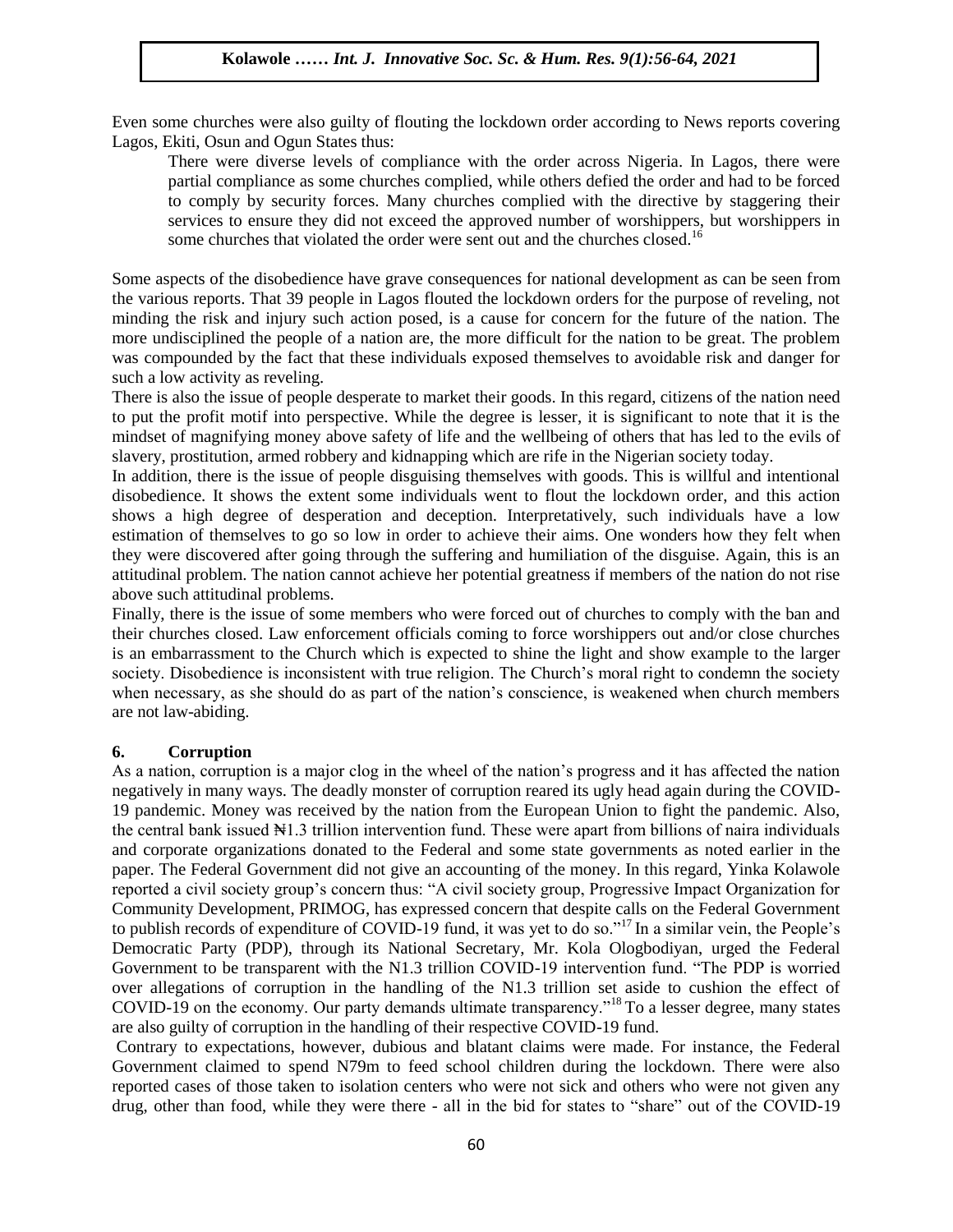donations. It is significant to note in this connection that "the core components of an ethical decisionmaking process are fairness, inclusiveness, transparency, reasonableness, accountability and responsiveness."<sup>19</sup>

While corruption has been a major problem in the development of the nation over the years, as noted above, its manifestations during the lockdown is an evidence that corruption is endemic in the nation. Governments, government officials and individuals are affected. One very glaring and worrisome aspect of corruption during the lockdown was the extortion of money by security officials. Due to government regulation against traveling, many who traveled had to pay far more than the normal fares as the transporters had to bribe their ways through and some traveled in the night. For instance, one Seminary student who travelled from Lagos to Ogbomoso at the initial stage of the lockdown reported that he spent ₦10,000.00, which is over 200% of the normal fare, and he traveled in the night. This is a manifestation of a sick nation, where some people profit from the difficulties of others. The manifestation is a recurring reminder that the nation has a very long way to go to become great.

Even though it is not a new problem, a further reflection on corruption in the nation shows that it should be a cause for concern for anyone who is truly interested in the future of the nation. Reflecting its international context, Shields opines on corruption thus: "The world is afflicted with a great number of corrupt practices. Bribery is one of the most common and one of the most damaging."<sup>20</sup> On its dangers, he adds: "Evil is an essential element of all bribery. It is impossible to give or receive bribes without being corrupted by it. Bribery is corruption.

- 1. It is gross selfishness.
- 2. It degrades those who practice it.
- 3. It perverts justice.
- 4. It estranges the guilty from God."<sup>21</sup>

Related to Nigeria, Adeyeye Oyedokun opines: "Corruption in Nigeria has eaten deep into the minds and hearts of many Nigerians that one can conclude that it has been regarded as part of life."<sup>22</sup> Regarding the dangers of corruption, he adds:

The vices brought about (by) pervasive corruption are better imagined than experienced. Today, there is insecurity, kidnapping, ritualism, etc. in the country because in the face of high level of corruption, the nation"s leaders seem to get involved in mismanagement…. A buoyant economy will have salutary effect on the citizens, while on the contrary, an economic down turn as Nigeria now experiences will bring pains, sorrow, frustration, and under development.<sup>23</sup>

In a similar vein, Zaka P. Ahuche notes that corruption has religious, educational, political, economic and social implications. $^{24}$  On the economic implications, he asserts:

The effects of corruption can never be over emphasized because, it undermines good governance, fundamentally distorts public policy, leads to the misallocation of resources, harms the private sector and particularly hurts the poor, thereby hampering our advancement economically and making us unable to compete with other member nations of equal mineral and human resources like us. $25$ 

On the social implications of corruption, he further opines:

Corruption has been the major obstacle to development because it does not only reduce the efficiency of developmental efforts but undermines justice and weakens democracy. It also makes the rich richer, supports dictatorship and hampers good human relations as it results to human right abuses in all its forms. Even our infrastructure bears eloquent testimony to this reign of decadence. Almost nothing works in Nigeria today.<sup>26</sup>

The import of what has been said above is that except the nation is more serious about curbing the menace of corruption, the future of the country is bleak.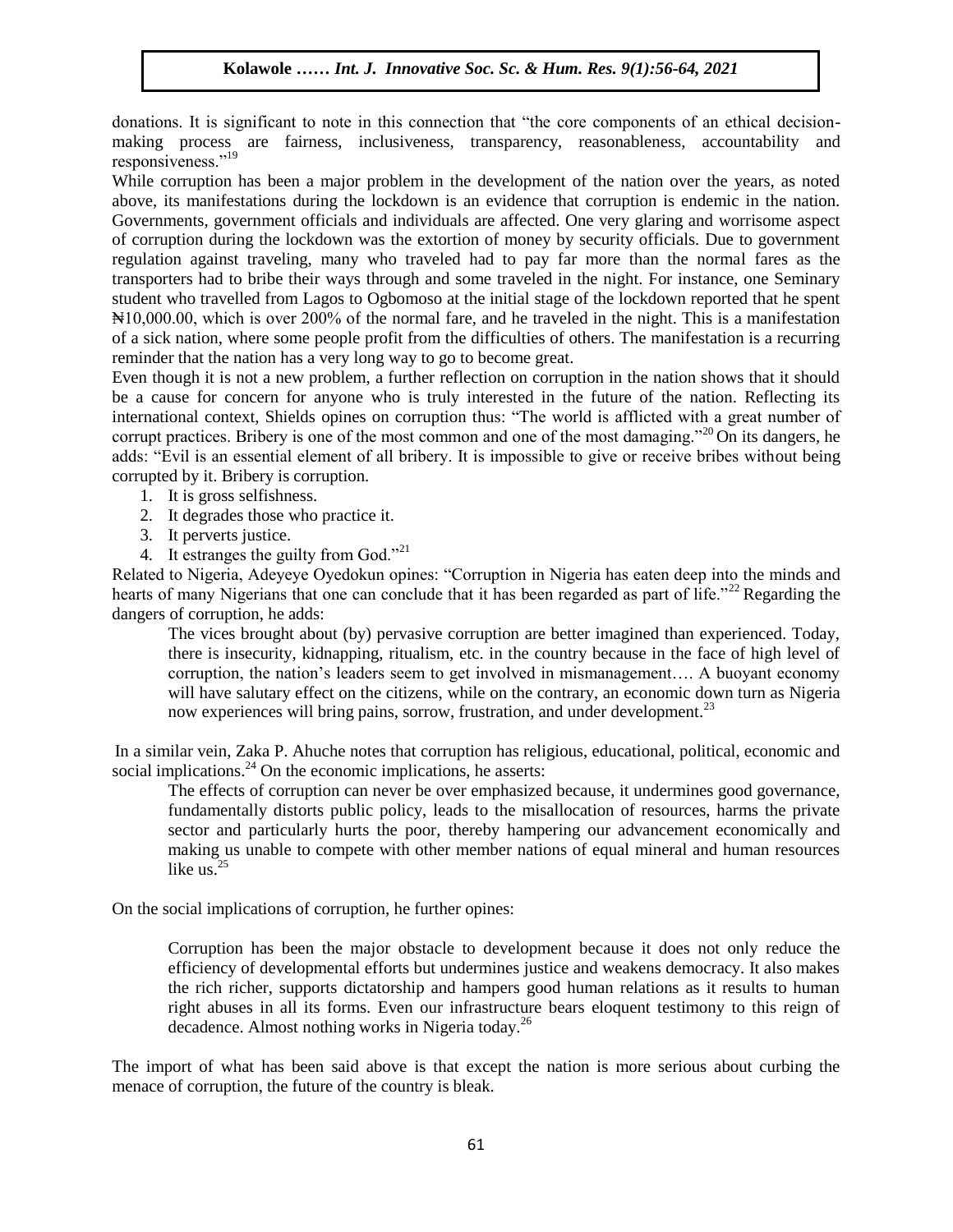#### **7. Wickedness**

 The last ethical issue for reflection in this paper is wickedness, which is used in the paper more in the sense of taking undue advantage of others. The tendency to take advantage of others is a natural human tendency. However, when the tendency manifests when the others are in problem or difficulty, it is wickedness. Variously, wickedness was demonstrated during the lockdown. Generally, security officers took undue advantage of the lockdown to extort money from citizens, to molest and even humiliate many, and, indeed, to kill a few. The inhuman treatment meted by security officers is an index of the poor rating of the nation. The treatment is against some international standards on "public health measures in the face of an evolving pandemic" as reflected by the Nuffield Council on Bioethics thus:

- Coercion and intrusion into people"s lives should be kept to a minimum.
- People should be treated as moral equals, worthy of respect.
- Solidarity is crucial. $27$

The problem of inhuman treatment of citizens by security officers, among others, makes the country increasingly unsafe, and contributes to the low dignity of the human person and the low value placed on life in the nation. A nation where security officers that are paid to protect life, even as they enforce the law, maltreat and even kill citizens at will, and that places a low value on her citizens will have her development seriously hampered. In addition, her potential greatness would not be realized as human beings are the greatest resource of any nation. It should be noted that the way citizens are treated would affect their patriotism as well as their willingness to make sacrifices for the development of the nation. Greatness will continue to elude a nation that is characterized by wickedness and inhumanity. This is because the citizens cannot perform optimally. Besides, many would be filled with frustration, bitterness, anger and depression, negative emotions that inhibit the flow of the powerful forces of the subconscious mind needed to be successful and to make great contributions to the society.

## **CONCLUSION**

COVID-19 pandemic, with reference to the ethical issues reflected upon in the paper, has shown that the nation has serious ethical challenges which should be addressed for the nation to actualize her potential greatness. While the pandemic led to some positive attitudes and actions, it has also revealed ignorance, disobedience, corruption and wickedness. Conclusively, a critical ethical reflection of the nation with respect to the COVID-19 pandemic shows clearly that the nation has a long way to go to improve her rating in the world, become a great nation and occupy her rightful position in the comity of nations in the world. Consequently, among others, the nation needs reorientation, especially of security officers. In addition, citizens should be treated with greater dignity, while citizens, on their own part, should be more law-abiding. Furthermore, a greater political will and seriousness in fighting the menace of corruption is an absolute necessity.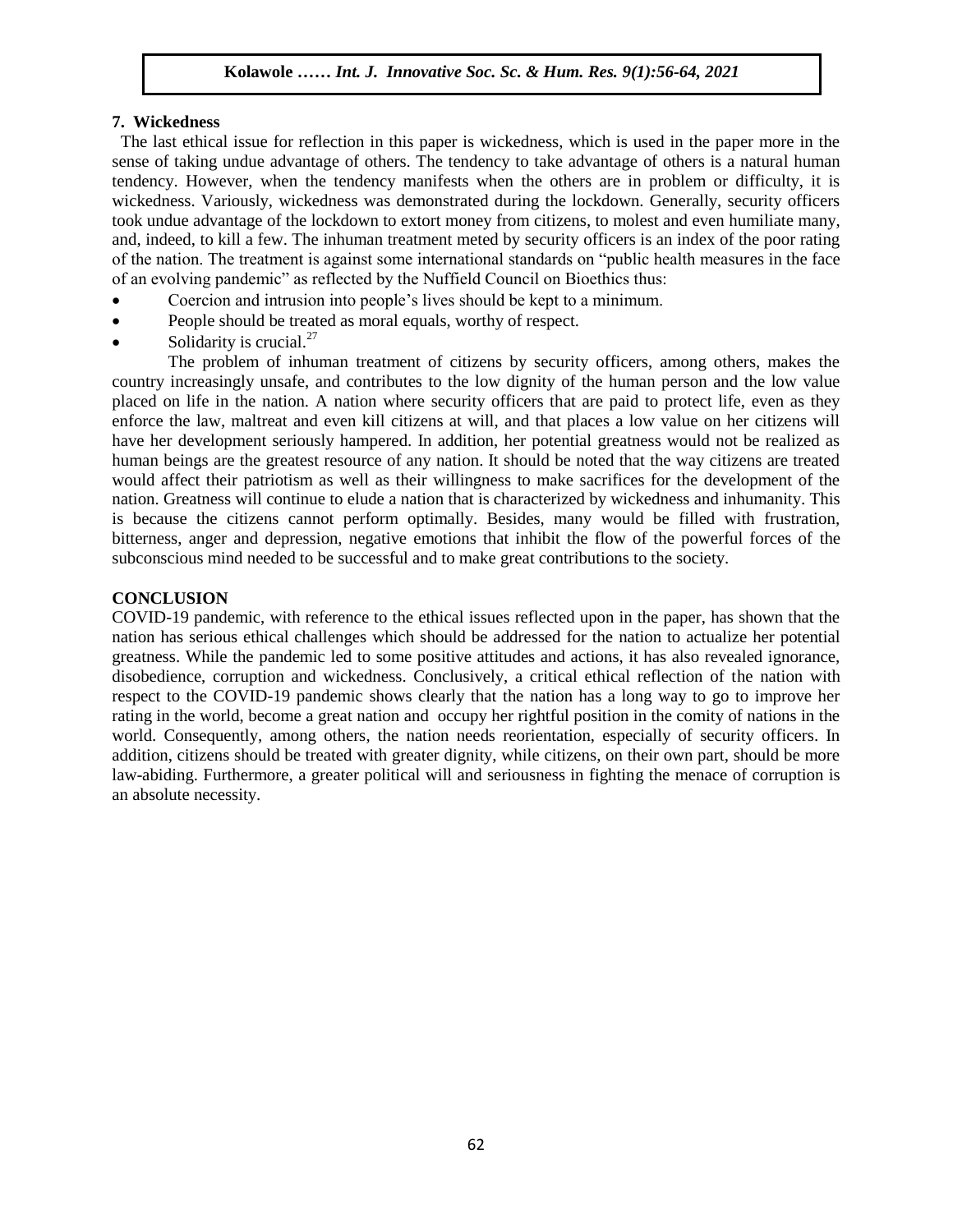#### **ENDNOTES**

<sup>1</sup> Norman Shields, *Christian Ethics* (Bukuru: Africa Christian Textbooks, 2004), 8.

<sup>2</sup> Wayne G. Boulton, Thomas O. Kennedy and Allen Verhey, eds., *From Christ to the World: Introductory Readings in Christian Ethics* (Grand Rapids, Michigan: William B. Eerdmans Publishing Company, 1994), 2.

3 Shields, *Christian Ethics*, 153.

4 Jerry White, *Honesty, Morality and Conscience* (Colorado: NAVPRESS, 1982), 78.

 $15$  Ibid., 83.

6 "Ethical Reflections on the Covid-19 Pandemic: Epidemiology of Panic," [https://onlinelibrary.wiley.com/doiffull//0.1111/ipc.14882.](https://onlinelibrary.wiley.com/doiffull/0.1111/ipc.14882) Accessed on June 11, 2020.

<sup>7</sup> Olasunkanmi Akoni, "Sultan, Ooni, CAN President Organize National Day of Prayers," *Vanguard*, Monday, April 6, 2020, 11.

<sup>8</sup> Luminous Jannamike, "COVID-19 Has Brought Humanity to Its Knees- Kaigama," *Vanguard,* April 6, 2020, 9.

9 Sola Ogundipe, "BOI Donates ₦700m Towards COVID-19 Relief Aid," *Vanguard*, April 6, 2020, 4.

<sup>10</sup> Dapo Akinrefon, "COVID-19: Bode George Donates N160m to Needy Lagosians," *Vanguard*, April 6, 2020, 26.

<sup>11</sup> Omeiza Ajayi, "COVID-19: FCT Minister Enraged as VIPs Opt for Home Treatment," *Vanguard*, Friday, April 24, 2020, 7.

<sup>12</sup> Egufe Yafugborhi, "Breach of Border's Closure Order: Rivers to Prosecute 22 Traders," *Vanguard*, April 24, 2020, 12.

<sup>13</sup> Anayo Okoli, et al, "COVID-19- 30 Vehicles Loaded with Passengers Intercepted at Enugu- Benue Border," *Vanguard*, April 24, 2020, 15.

<sup>14</sup> Theresa Nanlong, "Plateau Convicts 1,607 as Total Lockdown Returns Monday," *Vanguard* Friday, April 24, 2020, 13.

<sup>15</sup> Deji Lambo, "Lockdown: 39 Strippers, Clubbers, 581 Others Arrested in Lagos," *The Punch*, Monday, April 27, 2020, 4.

<sup>16</sup> News, "COVID-19: "Police Enforce Ban, Sends Out Worshippers in Lagos, Ekiti, Osun, Ogun," *Nigerian Tribune*, Mondday, 23 March, 2020, 2.

<sup>17</sup> Yinka Kolawole, "FG Adamant Over Calls for Transparent Disbursement," *Vanguard,* Friday, April 24, 2020, 9.

<sup>18</sup> Osaretin Osadebamwen, "Be Transparent with N1.3 Trillion Covid-19 Intervention Fund, PDP Tells FG," *Nigerian Tribune*, Monday 3 March, 2020, 29.

<sup>19</sup> "Ethical Reflections on the Covid-19 Pandemic."